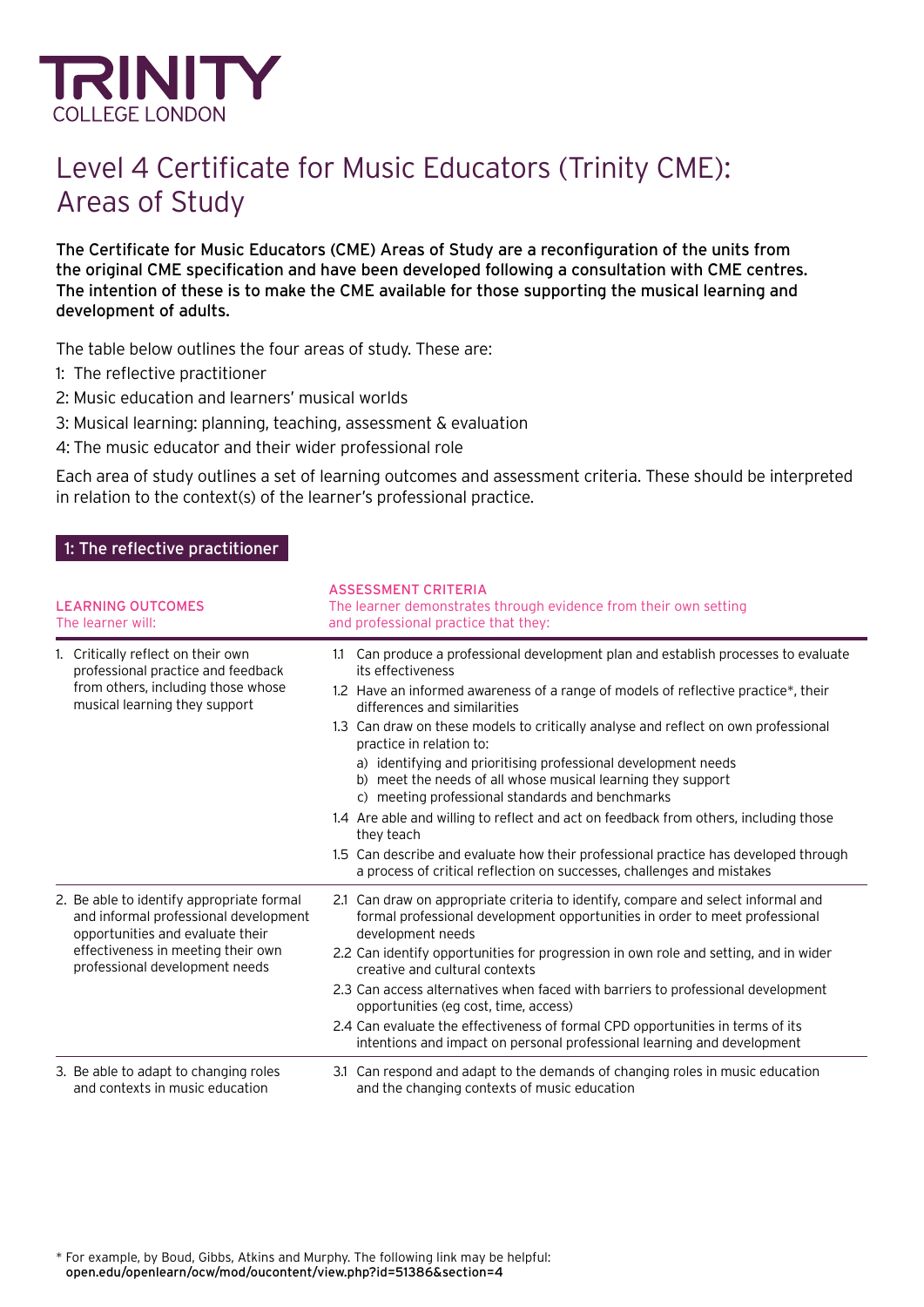### 2: Music education and learners' musical worlds

| <b>LEARNING OUTCOMES</b><br>The learner will:                                                                                                                                       | <b>ASSESSMENT CRITERIA</b><br>The learner demonstrates through evidence from their own setting<br>and professional practice, an informed understanding of:                                                                                                                                                                                                                                                                                                                                                                                                                                                                                                                                                                                                                                                                                                                                                                                                                                                                                                                                                                                                                                                      |  |
|-------------------------------------------------------------------------------------------------------------------------------------------------------------------------------------|-----------------------------------------------------------------------------------------------------------------------------------------------------------------------------------------------------------------------------------------------------------------------------------------------------------------------------------------------------------------------------------------------------------------------------------------------------------------------------------------------------------------------------------------------------------------------------------------------------------------------------------------------------------------------------------------------------------------------------------------------------------------------------------------------------------------------------------------------------------------------------------------------------------------------------------------------------------------------------------------------------------------------------------------------------------------------------------------------------------------------------------------------------------------------------------------------------------------|--|
| 1. Understand why music is important to<br>people, communities and society                                                                                                          | 1.1 How and why people value engagement with music<br>1.2 How music is used as a means of self-expression and to express individual<br>and group identities<br>1.3 How and why people engage in musical activity and learning beyond formal<br>musical education contexts and pedagogies<br>1.4 How music is used by people to both break down cultural and social barriers<br>and also to create them                                                                                                                                                                                                                                                                                                                                                                                                                                                                                                                                                                                                                                                                                                                                                                                                          |  |
| 2. Understand how, why and where<br>people engage with music and music<br>education                                                                                                 | 2.1 Why music and music education is important to people<br>2.2 Formal, informal and non-formal learning and pedagogies and the contexts in<br>which these occur<br>2.3 How different forms of pedagogies interrelate and how they contribute to musical<br>learning and development<br>2.4 How digital technologies and social networking can support engagement with<br>music and music learning<br>2.5 The importance of music education in supporting the development of musical<br>and learner agency                                                                                                                                                                                                                                                                                                                                                                                                                                                                                                                                                                                                                                                                                                      |  |
| 3. Understand the ways in which music<br>education can support musical<br>development and progression,<br>including an understanding of a range<br>of models of musical development | 3.1 How people develop and improve as musicians through:<br>a) learning music in ways that places music-making at the heart<br>of musical learning<br>b) engaging with music from a range of traditions, styles and cultures<br>c) working with and without notations<br>d) creating their own music as improvisers and composers<br>e) understanding and using a range of digital music technologies<br>f) working individually and in groups<br>g) listening and critically responding to their own and other's music-making<br>h) taking part in discussions about music<br>3.2 How models of musical development can:<br>a) help their understanding of people's musical development<br>and music-making<br>b) be used to inform planning and teaching decisions<br>3.3 The range of ways in which musical understanding and learning can<br>be demonstrated<br>3.4 How participation in music and music education can support the development<br>of musical understanding<br>3.5 How participation in music education can promote physical and<br>emotional well-being and aesthetic, spiritual, social, emotional<br>and intellectual development                                                         |  |
| 4. Understand and address the barriers<br>to musical experience and learning<br>experienced by individuals and groups<br>of people                                                  | 4.1 What is meant by diversity, equality, and inclusion and how these can be promoted<br>through music teaching and learning<br>4.2 A range of teaching approaches and how to apply them in order to respond to<br>diverse learning needs and break down barriers to musical learning<br>4.3 How to promote and model inclusive practices in music education<br>4.4 Current legislation and codes or practice relating to equality, diversity, inclusion and<br>discrimination, and how these apply to and impact on own setting<br>4.4 How to interact with individuals in ways that respect their beliefs, cultures, values<br>and preferences<br>4.5 Those individuals and groups who are likely to experience barriers to musical<br>learning and engagement and the reasons for this<br>4.6 How to challenge discrimination and promote equality, diversity and inclusion<br>in and through music education<br>4.7 How common assumptions about musical learning (assumptions about how people<br>learn and what is important learning) can unintentionally create barriers to musical<br>learning and participation for particular groups and individuals<br>4.8 How and when to challenge discrimination |  |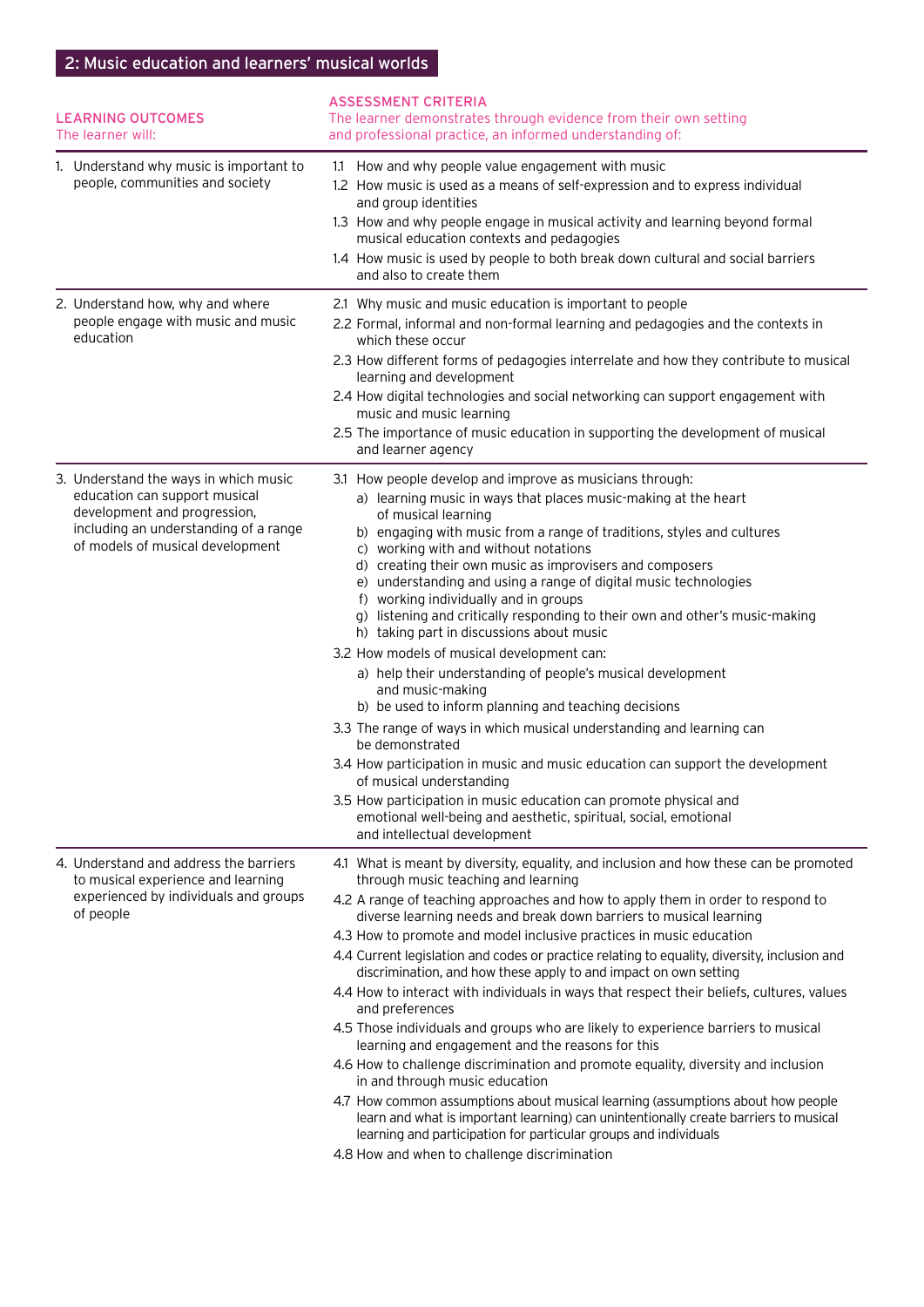## 3: Musical learning: planning, teaching, assessment & evaluation

| <b>LEARNING OUTCOMES</b><br>The learner will:                                                                                                                                                  | <b>ASSESSMENT CRITERIA</b><br>The learner demonstrates through evidence from their own setting<br>and professional practice that they can:                                                                                                       |
|------------------------------------------------------------------------------------------------------------------------------------------------------------------------------------------------|--------------------------------------------------------------------------------------------------------------------------------------------------------------------------------------------------------------------------------------------------|
| 1. Be able to plan for musical learning<br>that meets the individual learning<br>needs and aspirations of learners,<br>taking account of their ages, prior<br>musical experiences and learning | 1.1 Plan engaging, motivating and differentiated activities that build on previous<br>learning and support sustained musical progression for all                                                                                                 |
|                                                                                                                                                                                                | 1.2 Take account of learners' (and, where appropriate, particularly adult learners')<br>reasons for engaging with music education, including aspirations, personal<br>ambitions and employability                                                |
|                                                                                                                                                                                                | 1.3 Know about a range of progression pathways and learners' individual needs and<br>personal goals and plan to support these                                                                                                                    |
|                                                                                                                                                                                                | 1.4 Plan to address and respond to diverse learning needs and aspirations                                                                                                                                                                        |
|                                                                                                                                                                                                | 1.5 Plan musical learning that is appropriate to the setting, the mode of learning, and<br>the musical practice(s) and traditions within which the learning is taking place                                                                      |
|                                                                                                                                                                                                | 1.6 Draw on a range of musical traditions, cultures and practices to break down<br>barriers to musical learning, and to address the needs and maximise the success<br>of all learners                                                            |
|                                                                                                                                                                                                | 1.7 Promote a sense of ownership, and support people in becoming independent<br>musical learners and musical decision-makers                                                                                                                     |
|                                                                                                                                                                                                | 1.8 Support and motivate learners' creativity and creative development                                                                                                                                                                           |
|                                                                                                                                                                                                | 1.9 Select and develop high-quality resources (including repertoire) that motivate<br>and supports musical learning and progression for all                                                                                                      |
|                                                                                                                                                                                                | 1.10 Manage learners appropriately including identifying potential behavioural issues<br>that might negatively impact on the learning of the individual or those around them                                                                     |
|                                                                                                                                                                                                | 1.11 Evaluate the processes, outcomes and impact of musical learning activities against<br>the learning objectives in order to inform future planning                                                                                            |
| 2. Be able to lead and facilitate<br>musical sessions and activities<br>that support, challenge, inspire<br>and develop learners' musical<br>skills and understanding                          | 2.1 Create learning contexts which have music-making at their heart                                                                                                                                                                              |
|                                                                                                                                                                                                | 2.2 Analyse different pedagogical approaches and their value in<br>musical learning                                                                                                                                                              |
|                                                                                                                                                                                                | 2.3 Support and motivate the musical learning of all learners, taking into account ages<br>and prior learning and experiences. Employ a range of strategies to overcome<br>barriers to musical learning experienced by individuals and/or groups |
|                                                                                                                                                                                                | 2.4 Draw on own musical interests and skills to make music confidently, fluently and<br>expressively in order to model appropriate technical, musical and artistic concepts<br>and skills                                                        |
|                                                                                                                                                                                                | 2.5 Draw on their own and learners' musical understanding, skills and interests to<br>model a range of potential musical learning outcomes                                                                                                       |
|                                                                                                                                                                                                | 2.6 Create learning environments which support all learners to make music<br>confidently, fluently and expressively                                                                                                                              |
|                                                                                                                                                                                                | 2.7 Create contexts for music-making within which learners can act and respond<br>creatively                                                                                                                                                     |
|                                                                                                                                                                                                | 2.8 Identify potential risks or hazards that might affect learners' safety or well-being                                                                                                                                                         |
|                                                                                                                                                                                                | 2.9 Support learners in developing safe and appropriate musical techniques<br>(including instrumental care and hygiene) in order to promote physical, vocal<br>and auditory health                                                               |
| 3. Assess musical attainment in order to<br>evaluate the effectiveness of teaching<br>and to support musical development                                                                       | 3.1 Use informal, formative and ipsative assessment methods to accelerate learning,<br>and help learners recognise the progress they are making and have made                                                                                    |
|                                                                                                                                                                                                | 3.2 Draw on a range of assessment approaches to support and evidence musical<br>learning                                                                                                                                                         |
|                                                                                                                                                                                                | 3.3 Assess and evaluate musical progress and attainment in relation to learning<br>objectives and personal goals                                                                                                                                 |
|                                                                                                                                                                                                | 3.4 Use assessment to identify and address difficulties or misconceptions                                                                                                                                                                        |
|                                                                                                                                                                                                | 3.5 Develop assessment criteria and approaches that are appropriate to the evaluation<br>of musical learning and the musical practices being engaged with                                                                                        |
|                                                                                                                                                                                                | 3.6 Support and encourage learners to evaluate their own music-making and that<br>of their peers                                                                                                                                                 |
|                                                                                                                                                                                                | 3.7 Use assessment information and feedback to evaluate and inform own planning<br>and teaching                                                                                                                                                  |